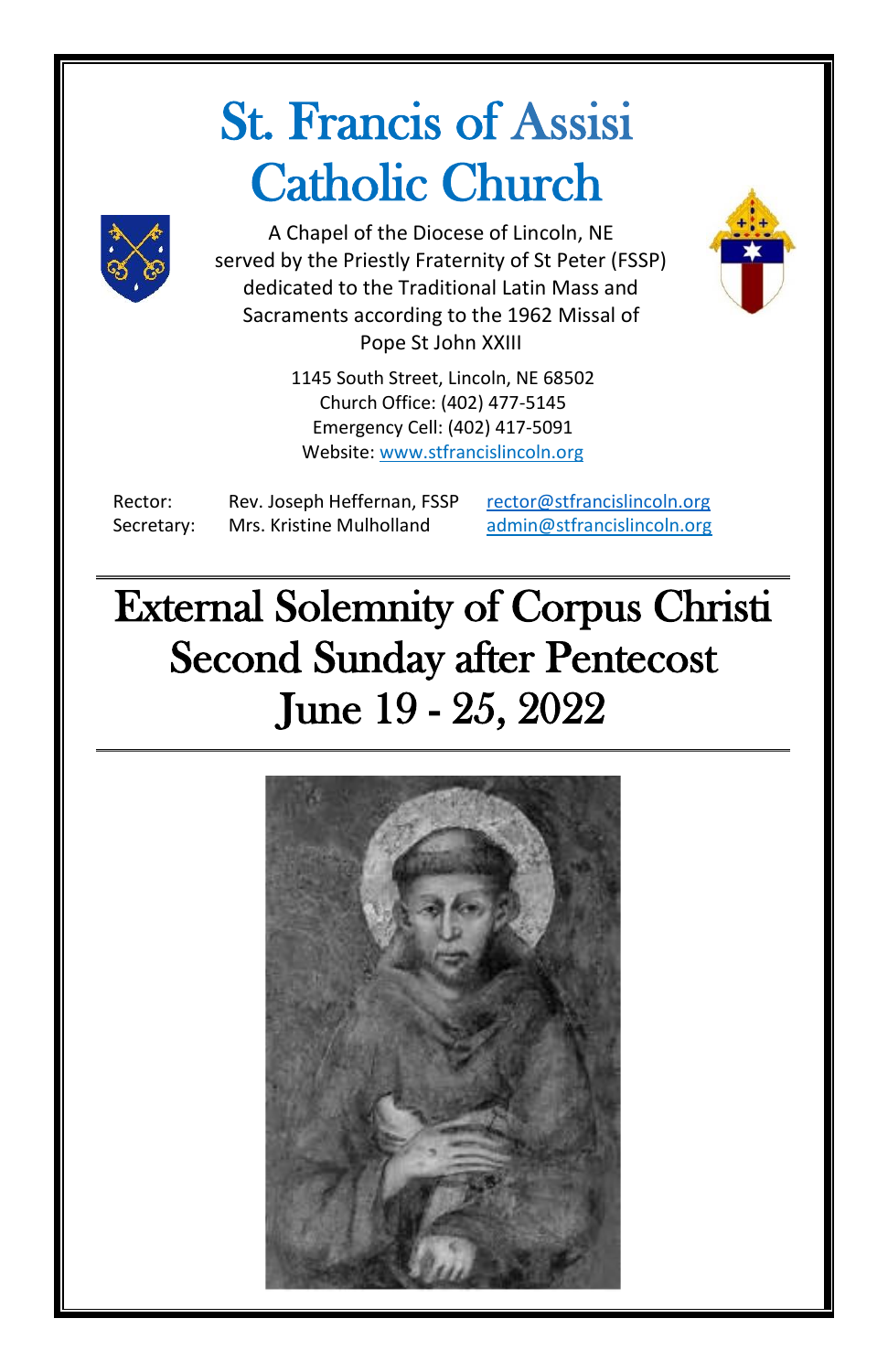#### **Parish Groups & Contacts**

|                                            | St. Martha's Guild: (Care of Altar, vestments, linens, flowers and hospitality) |
|--------------------------------------------|---------------------------------------------------------------------------------|
| Mrs. Cambria Watson, President             | Email: stmarthahelpers@gmail.com                                                |
| <b>Confraternity of Christian Mothers:</b> |                                                                                 |
| Mrs. Kim Robinson, President               | Email: robinsonkr628@gmail.com                                                  |
| <b>St. Francis of Assisi Choir:</b>        |                                                                                 |
| Mr. Nicholas Lemme, Director               | Email: nlemme@olgseminary.org                                                   |
| Mr. Dan Ahlin, Organist                    |                                                                                 |
| Mrs. Elizabeth Lemme, Organist             |                                                                                 |
| <b>Knights of Columbus</b>                 |                                                                                 |
| Mr. Anthony Montag                         | Email: amontag@montagmfg.com                                                    |
| <b>Young Adults' Group</b>                 |                                                                                 |
| Mr. Ryan Yang                              | <b>Email:</b> ryan yang1999@yahoo.com                                           |

#### **Announcements and Upcoming Events**

**Welcome** to St. Francis of Assisi Catholic Church. If you are new to the Latin Mass, please make use of the red missalettes in the back of each pew. On Sundays, printed copies of the Mass Propers (Epistle, Gospel, etc.) are available on the vestibule table. *If you and your family are interested in coming regularly to St. Francis, please fill out the Associate Registration Form which can be found in the vestibule next to the Sacred Heart statue, or visit our website: [www.stfrancislincoln.org.](http://www.stfrancislincoln.org/)*

**Sub Tuum Praesidium** "*We Fly to Thy Patronage*" – Sung after Masses during the summer; #161 in the hymnal.

**Today- Corpus Christi, Ext Solemnity** – High Mass will be celebrated at Noon followed by a Eucharistic Procession (to Rudge Memorial Park, corner of 14<sup>th</sup> and Lake). Please join us in this public witness to the Real Presence of Our Lord in the Most Blessed Sacrament. Ice cream will be served in the back courtyard following the procession.

**June 29, Feast of Ss Peter and Paul** – Pontifical Mass with Bishop Finn at 6pm at St. Francis.

**Confirmation** at St. Francis will be conferred by Bishop Conley on Monday, November 28, at 7pm.

**Friday Adoration**: 1pm – 5pm A sign- up sheet for each Friday of the month is posted in the vestibule for Adoration. A new sign-up sheet will be posted each month. Please be generous in taking a time slot to adore Our Lord.

**Job Opportunity-** St. Michael Catholic Church in Lincoln is seeking a skilled liturgical part-time pianist. The ideal candidate is comfortable with both reading traditional notation and improvising with lead sheets for praise band and has familiarity with Catholic music. Start date is flexible; ideally August. Please send your resume and a short description of your experience to [krista-connelly@cdolinc.net](mailto:krista-vazquez@cdolinc.net) with PIANIST in the subject line.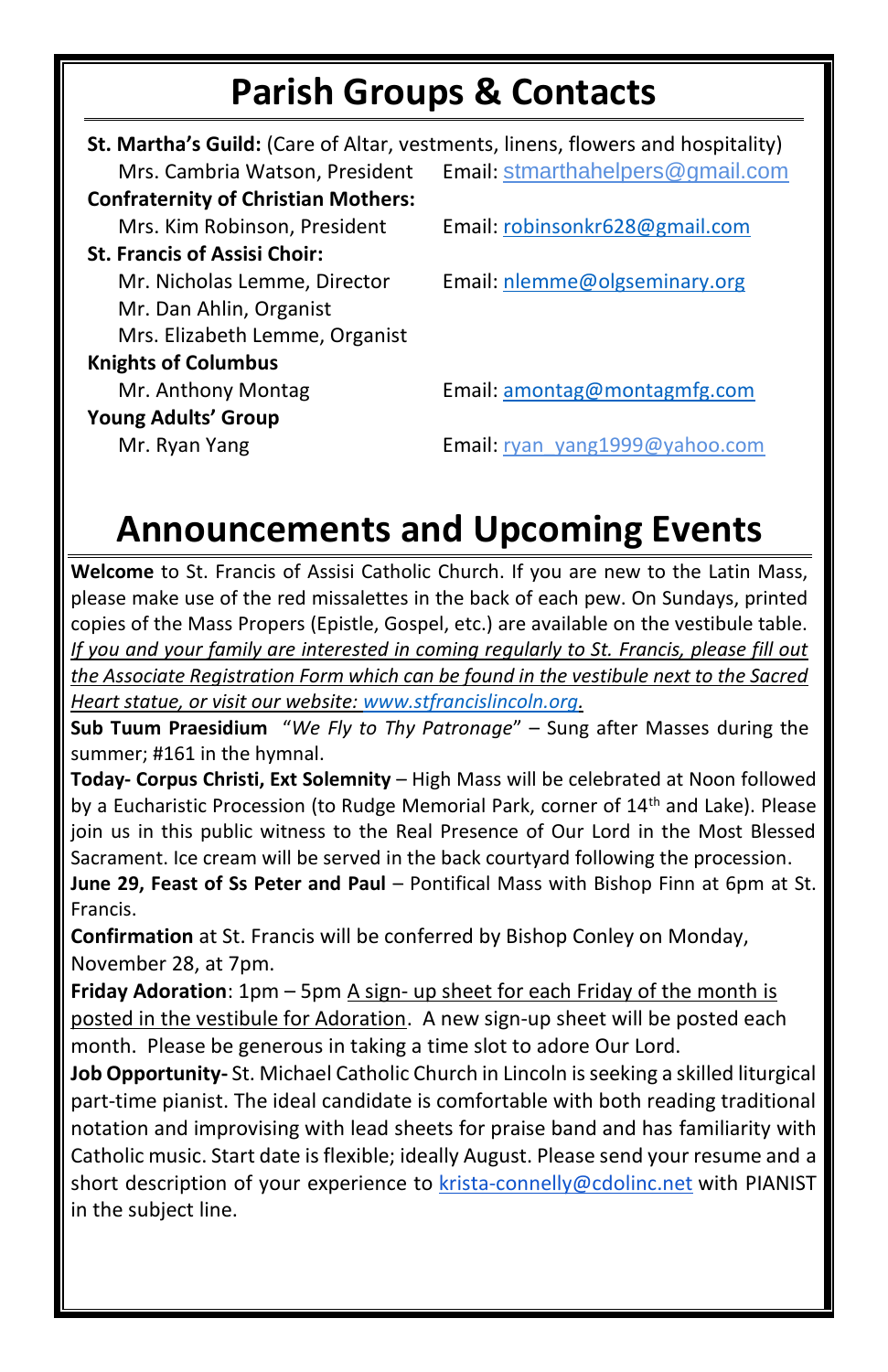**Camp St. Michael** for fathers and sons from St. Francis in Lincoln and Immaculate Conception in Omaha; Monday to Saturday, August 15-20, at Camp Sonshine – Shiloh (former Camp Gargano), in Roca, NE. Daily schedule includes Mass, Confessions, Altar Server Training, Catechism, Sports, Bonfires, and much more with priests and seminarians of the FSSP. All boys who have received first Communion through 18 years of age are invited - \$100 per boy. Fathers are welcome - \$50; Lincoln Diocese safe environment course required. Se[e Protection](https://www.lincolndiocese.org/protection-of-youth/safe-environment)  [of Youth \(lincolndiocese.org\).](https://www.lincolndiocese.org/protection-of-youth/safe-environment) Fill out the initial application form in the vestibule and return it to the parish office. Make checks payable to St. Francis of Assisi; memo line-"Camp St. Michael". Want to help but can't make it? Sponsor a boy or cover a meal through a donation, contribute sports equipment, pray for a great camp with good weather!

**FSSP Pilgrimage Great Lakes Region-** Travel with Fr. Neal Nichols, FSSP, (pastor of St. Benedict's - Chesapeake, VA) Celebration of the Traditional Latin Mass each day. Dates: **Aug 2-10, 2022.** visit **<https://www.syversentouring.com/great-lakes>**; contact SYVERSEN TOURING at 1 (800) 334 5425. See Flyer in vestibule for more details

**Please Pray for the Sick and Suffering**: Sr. Stephen Larson OSB, Jennifer Wachter, Michael Ostry, Ruth Phelan, Barbara McMeekin, Fr. Phillip Johnson, Mary Hertz, Fr Arnaud Devillers FSSP, those suffering addictions & their families.

### **Council of Trent**

"The holy Council declares, that there has been most piously and religiously introduced into God's Church the practice, that each year, on a certain special feast, the august and venerable Sacrament should be honored with singular veneration and solemnity, and that It should be reverently and with every honor carried in processions through the public roads and places. For it is most just that certain holidays should be appointed, whereon all Christians should, with special and unusual demonstrations, evince their gratitude and mindfulness towards their common Lord and Redeemer, for this so unspeakable and truly divine favor in which is represented his victory and triumph over death. And it was also necessary, that thus invincible truth should triumph over lying and heresy; that her enemies, seeing all that splendor, and being in the midst of such great joy of the whole Church, should either grow wearied and acknowledge their being beaten and broken, or, being ashamed and confounded, should be converted."

#### *St. Francis Dress Code*

*To dress becomingly for God and neighbor, and in keeping with the reverence due to the Blessed Sacrament, kindly refrain from wearing shorts, tee-shirts, tank-tops, revealing blouses, sleeveless or backless dresses, or form-fitting clothing of any sort. Please do let dresses and skirts fall below the knee. With due regard to time and circumstance, all are encouraged to wear decorous attire befitting sacred and divine worship.*

.